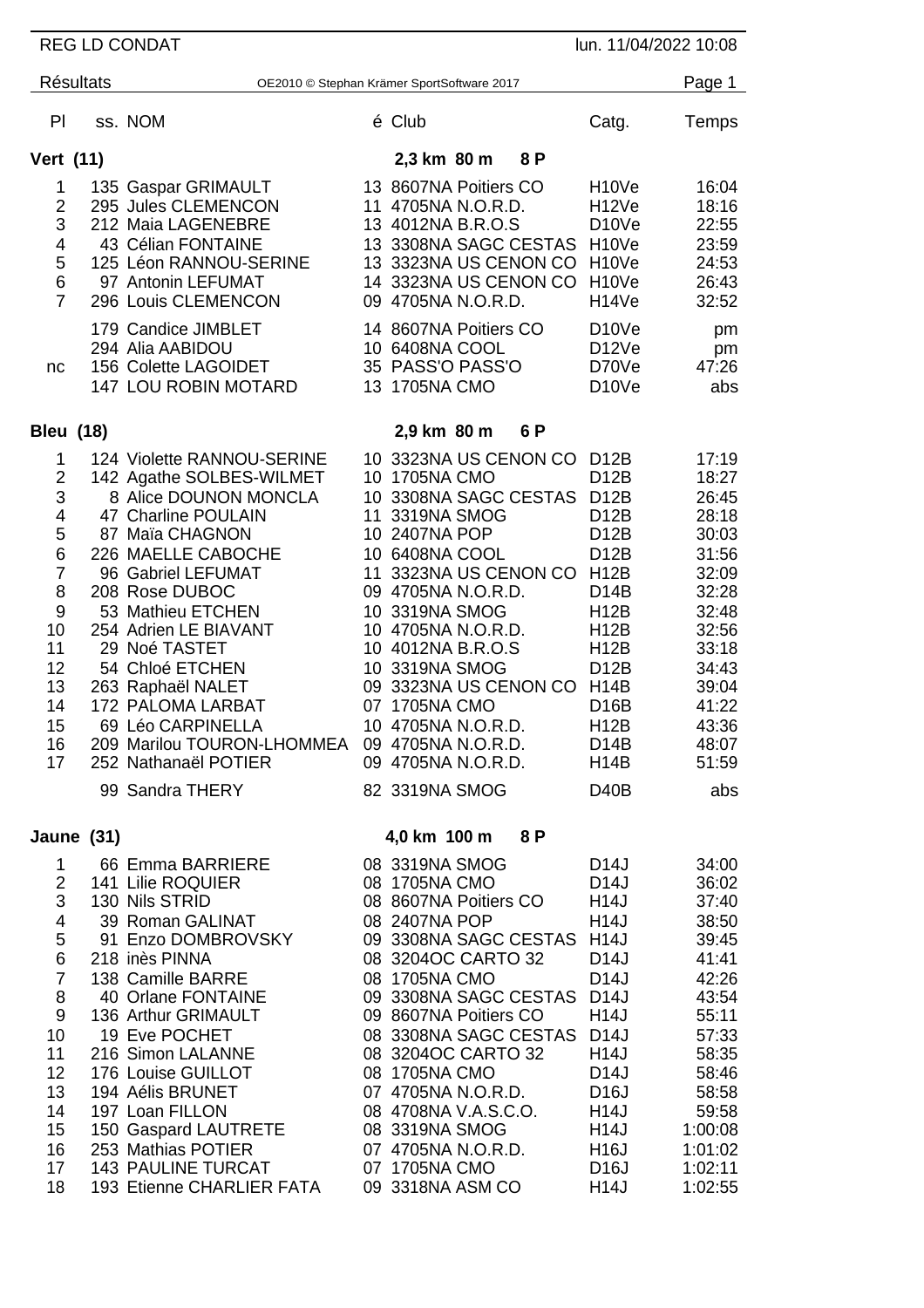| REG LD CONDAT<br>lun. 11/04/2022 10:08                                                                                                           |  |                                                                                                                                                                                                                                                                                                                                                                                                                          |  |                                                                                                                                                                                                                                                                                                                                                                                                              |        |                                                                                                                                                                                                                                                                                  |                                                                                                                                                                        |
|--------------------------------------------------------------------------------------------------------------------------------------------------|--|--------------------------------------------------------------------------------------------------------------------------------------------------------------------------------------------------------------------------------------------------------------------------------------------------------------------------------------------------------------------------------------------------------------------------|--|--------------------------------------------------------------------------------------------------------------------------------------------------------------------------------------------------------------------------------------------------------------------------------------------------------------------------------------------------------------------------------------------------------------|--------|----------------------------------------------------------------------------------------------------------------------------------------------------------------------------------------------------------------------------------------------------------------------------------|------------------------------------------------------------------------------------------------------------------------------------------------------------------------|
| <b>Résultats</b>                                                                                                                                 |  | OE2010 © Stephan Krämer SportSoftware 2017                                                                                                                                                                                                                                                                                                                                                                               |  |                                                                                                                                                                                                                                                                                                                                                                                                              | Page 2 |                                                                                                                                                                                                                                                                                  |                                                                                                                                                                        |
| PI                                                                                                                                               |  | ss. NOM                                                                                                                                                                                                                                                                                                                                                                                                                  |  | é Club                                                                                                                                                                                                                                                                                                                                                                                                       |        | Catg.                                                                                                                                                                                                                                                                            | Temps                                                                                                                                                                  |
| Jaune (31)                                                                                                                                       |  |                                                                                                                                                                                                                                                                                                                                                                                                                          |  | 4,0 km 100 m                                                                                                                                                                                                                                                                                                                                                                                                 | 8 P    | (suite)                                                                                                                                                                                                                                                                          |                                                                                                                                                                        |
| 19<br>20<br>21<br>22<br>23<br>24                                                                                                                 |  | 144 Zélie ZANATTA<br>140 MARGOT GOUJON<br>289 Laetitia JUGIE<br>35 Isabelle BAVOILLOT<br>211 Enzo LAGENEBRE<br>286 Jean-Claude BAUDRY<br>283 Jeanne SERRET SOUBIELL                                                                                                                                                                                                                                                      |  | 08 1705NA CMO<br>07 1705NA CMO<br>81 2407NA POP<br>67 3308NA SAGC CESTAS<br>08 4012NA B.R.O.S<br>44 1705NA CMO<br>09 3323NA US CENON CO                                                                                                                                                                                                                                                                      |        | D <sub>14</sub> J<br>D <sub>16</sub> J<br>D40J<br><b>D55J</b><br><b>H14J</b><br><b>H75J</b><br>D14J                                                                                                                                                                              | 1:04:42<br>1:08:00<br>1:10:32<br>1:15:16<br>1:26:52<br>2:20:58                                                                                                         |
| nc<br>nc                                                                                                                                         |  | 229 Adrien CASTETS<br>37 Lisa DEGLISE<br>256 Sasha DAVID MALATERRE<br>15 Aglaé TALON<br>222 valérie DESTEFANI<br>255 Charlie BAYART                                                                                                                                                                                                                                                                                      |  | 02 PASS'O PASS'O<br>03 PASS'O PASS'O<br>09 1905NA BriveCorrA"zeC<br>08 8607NA Poitiers CO<br>74 3204OC CARTO 32<br>09 1905NA BriveCorr zeC                                                                                                                                                                                                                                                                   |        | <b>H20J</b><br><b>D20J</b><br><b>H14J</b><br>D <sub>14</sub> J<br>D45J<br><b>H14J</b>                                                                                                                                                                                            | pm<br>1:06:37<br>1:20:09<br>abs<br>abs<br>abs<br>abs                                                                                                                   |
| Orange (16)                                                                                                                                      |  |                                                                                                                                                                                                                                                                                                                                                                                                                          |  | 5,4 km 220 m                                                                                                                                                                                                                                                                                                                                                                                                 | 8P     |                                                                                                                                                                                                                                                                                  |                                                                                                                                                                        |
| 1<br>$\overline{2}$<br>3<br>4<br>5<br>6<br>$\overline{7}$<br>8<br>9<br>10<br>11<br>12<br>13                                                      |  | 180 Jules MONTUS<br>85 Romain CHAGNON<br>55 Esteban ETCHEN<br>290 Marine JUGIE<br>70 Milàn CARPINELLA<br>196 Hélian FILLON<br>128 Mathéo JURADO<br>279 Ambre MARIE<br>260 Romane BLANCHER<br>123 Emile RANNOU-SERINE<br>149 Romane LAUTRETE<br>245 Mathieu HERAULT<br>171 MAXENCE GENEVREY-LOP                                                                                                                           |  | 06 4012NA B.R.O.S<br>07 2407NA POP<br>06 3319NA SMOG<br>06 2407NA POP<br>07 4705NA N.O.R.D.<br>06 4708NA V.A.S.C.O.<br>06 4705NA N.O.R.D.<br>06 2407NA POP<br>07 2408NA CAC<br>07 3323NA US CENON CO<br>06 3319NA SMOG<br>08 4601OC FINO46<br>07 1705NA CMO<br>89 1905NA BriveCorrA zeC                                                                                                                      |        | H <sub>16</sub> O<br>H <sub>16</sub> O<br>H16O<br>D <sub>16</sub> O<br>H16O<br>H16O<br>H <sub>16</sub> O<br>D <sub>16</sub> O<br>D <sub>16</sub> O<br>H <sub>16</sub> O<br>D <sub>16</sub> O<br>H14O<br>H <sub>16</sub> O<br>H <sub>21</sub> O                                   | 43:09<br>47:05<br>47:38<br>52:19<br>58:13<br>59:05<br>1:08:01<br>1:11:33<br>1:11:57<br>1:17:52<br>1:21:33<br>1:29:26<br>1:34:24<br>H. Délai                            |
| nc                                                                                                                                               |  | 188 Baptiste MEZARD<br>206 Pierre BONDIVENNE<br>102 Anne DANDON                                                                                                                                                                                                                                                                                                                                                          |  | 94 6408NA COOL<br>61 PASS'O PASS'O                                                                                                                                                                                                                                                                                                                                                                           |        | <b>H21O</b><br>D60O                                                                                                                                                                                                                                                              | pm<br>1:43:40                                                                                                                                                          |
| Violet court (50)                                                                                                                                |  |                                                                                                                                                                                                                                                                                                                                                                                                                          |  | 3,9 km 175 m                                                                                                                                                                                                                                                                                                                                                                                                 | 8P     |                                                                                                                                                                                                                                                                                  |                                                                                                                                                                        |
| 1<br>$\overline{\mathbf{c}}$<br>3<br>4<br>5<br>$6\phantom{1}6$<br>$\overline{7}$<br>8<br>9<br>10<br>11<br>12<br>13<br>14<br>15<br>16<br>17<br>18 |  | 241 Nahia CALMETTES<br>62 Jean-Luc KORUS<br>26 Nadine PEREIRA<br>56 Monique DUBROCA<br>64 Arthur BARRIERE<br>68 Anne-Francoise LE ROUX<br>189 Fanny SIMON<br>32 Anne DECLERCQ<br>104 Alain FOURGASSIE<br>41 Anaelle FONTAINE<br>92 Line ROIRAND<br>110 Catherine BOELLE<br>57 Jean-Michel DUBROCA<br>187 David BRIDON<br>184 Michel PARZYCH<br>115 Alain LAVIELLE<br>175 Stéphanie POIVERT<br>164 Paola MOIZANT-DUMORTIE |  | 07 4601OC FINO46<br>54 1705NA CMO<br>73 8607NA Poitiers CO<br>47 3308NA SAGC CESTAS<br>06 3319NA SMOG<br>58 3318NA ASM CO<br>92 1905NA BriveCorrA zeC<br>57 8607NA Poitiers CO<br>50 3308NA SAGC CESTAS<br>06 3308NA SAGC CESTAS<br>59 4010NA BONO<br>57 6408NA COOL<br>46 3308NA SAGC CESTAS<br>86 3318NA ASM CO<br>52 3323NA US CENON CO<br>45 4012NA B.R.O.S<br>75 1601NA COF<br>73 1905NA BriveCorrA zeC |        | D <sub>16</sub> V <sub>C</sub><br><b>H65VC</b><br>D45VC<br>D75VC<br><b>H16VC</b><br>D60VC<br><b>D21VC</b><br><b>D65VC</b><br>H70VC<br><b>D16VC</b><br>D60VC<br><b>D65VC</b><br><b>H75VC</b><br><b>H35VC</b><br>H70VC<br><b>H75VC</b><br>D <sub>45</sub> VC<br>D <sub>45</sub> VC | 37:42<br>43:26<br>44:16<br>48:41<br>48:57<br>49:01<br>52:02<br>53:15<br>54:44<br>56:36<br>56:49<br>56:52<br>58:14<br>58:15<br>1:00:06<br>1:00:42<br>1:01:03<br>1:03:07 |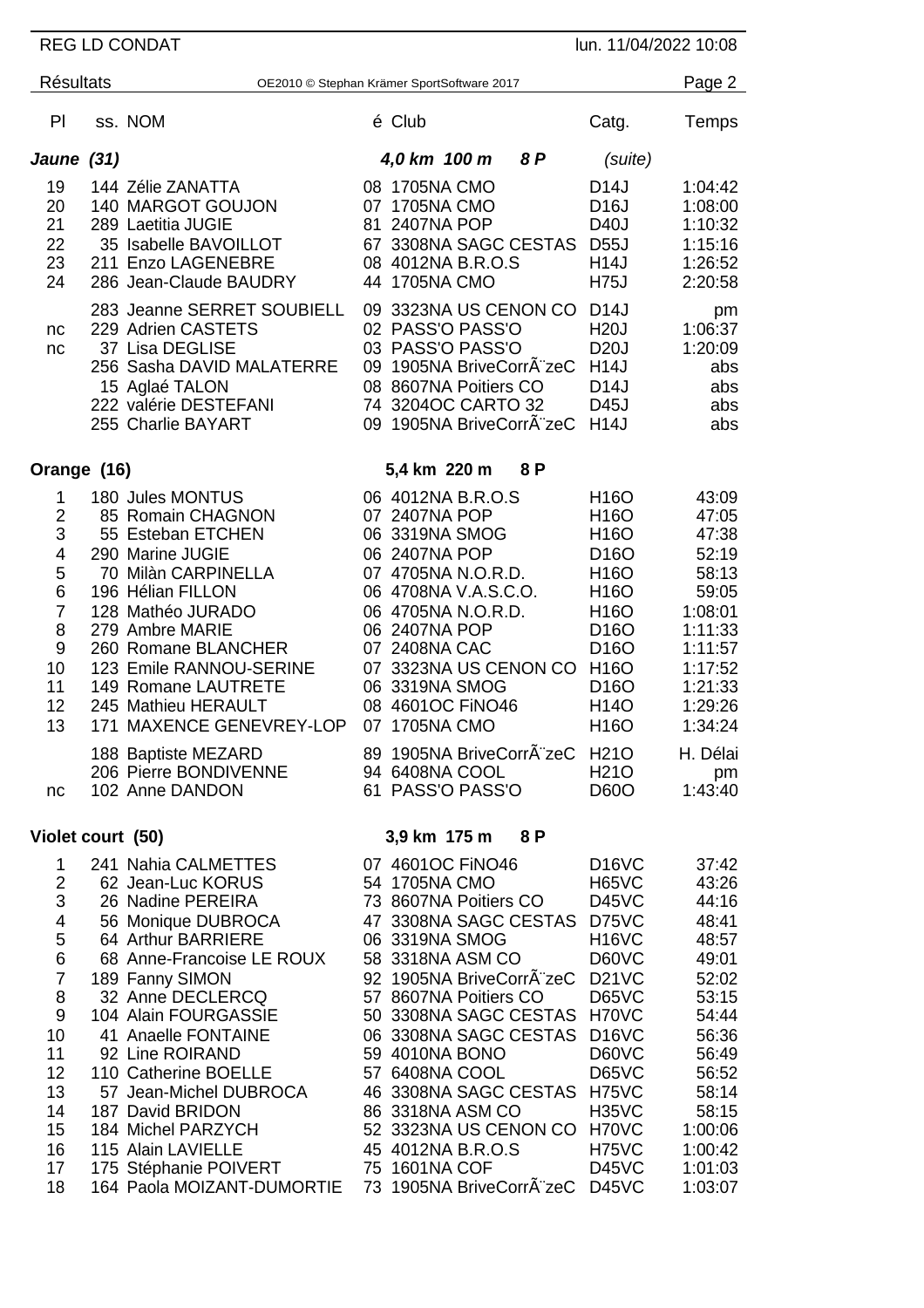REG LD CONDAT lun. 11/04/2022 10:08 Résultats **CE2010** © Stephan Krämer SportSoftware 2017 **Page 3** Pl ss. NOM  $\acute{e}$  Club  $\acute{e}$  Club Catg. Temps *Violet court (50) 3,9 km 175 m 8 P (suite)* 103 Pascale BOCQUET 60 8607NA Poitiers CO D60VC 1:04:29 265 JEAN-PIERRE GRAND 44 1601NA COF H75VC 1:04:53 282 Frédérique BROUILLET 66 1705NA CMO D55VC 1:06:19 9 Marie GUIGNARD 58 8607NA Poitiers CO D60VC 1:06:31 23 231 Jean-Marie TORRES 61 3323NA US CENON CO<br>24 235 Emmanuelle RABALLARD 69 1601NA COF 235 Emmanuelle RABALLARD 69 1601NA COF D50VC 1:08:33 44 Bénédicte GUILLON 79 3308NA SAGC CESTAS D40VC 1:09:08 159 Ange PEREZ 52 3105OC TOAC Orientati H70VC 1:10:19 62 3318NA ASM CO D60VC 1:11:12 116 Monique THIEBAULT 46 3318NA ASM CO D75VC 1:11:30 86 8607NA Poitiers CO D35VC 1:17:11 52 Celine ETCHEN 76 3319NA SMOG D45VC 1:18:03 160 Nicole BLASCO 46 3399NA INDIVIDUEL D75VC 1:19:43 32 74 Karine LIORIT<br>33 268 Christine SCH 268 Christine SCHOLZ 57 8203OC SCOR D65VC 1:22:20 133 Maria ELIAS 72 3318NA ASM CO D50VC 1:24:03 57 3308NA SAGC CESTAS D65VC 1:24:56 183 Jocelyne GARROS 49 6408NA COOL D70VC 1:27:07 37 161 Serge BLASCO 42 3399NA INDIVIDUEL H80VC 1:27:41<br>38 230 Sylvine BROUTE 65 3323NA US CENON CO D55VC 1:28:09 230 Sylvine BROUTE 65 3323NA US CENON CO D55VC 1:28:09 72 Marie-Christine HERVE 56 3318NA ASM CO D65VC 1:30:53 25 Colette GAULTIER 58 3319NA SMOG D60VC 1:31:55 41 271 Monique JOUBERT 62 3308NA SAGC CESTAS D60VC 1:32:48<br>42 20 Jean-Raymond DRAULT 42 8702NA ORIENTATION H80VC 1:36:09 20 Jean-Raymond DRAULT 42 8702NA ORIENTATION H80VC 1:36:09 51 Daniel ETCHEN 69 3319NA SMOG H50VC 1:37:18 113 Maryse PORTALIER 48 3318NA ASM CO D70VC 1:55:13 62 6604OC C.O.T.E. 66 D60VC 3:47:45 Henri QUEYROI 44 6604OC C.O.T.E. 66 H75VC pm 112 Jean PORTALIER 50 3318NA ASM CO H70VC Abandon<br>12 Sylvie AUBERT LE NOUY 59 3318NA ASM CO D60VC Abandon 23 Sylvie AUBERT LE NOUY<br>217 Siliza PINNA 04 3204OC CARTO 32 D18VC abs Claire LOZE 72 2407NA POP D50VC abs **Violet moyen (74) 5,4 km 245 m 7 P** 198 Fanny DELAHAYE 07 4705NA N.O.R.D. D16VM 45:42 2 22 Michel VINCENT<br>3 185 Claude PARIZO 185 Claude PARIZOTTO 60 4705NA N.O.R.D. H60VM 49:51 36 Jean-Michel TALON 68 3308NA SAGC CESTAS H50VM 50:11 78 Yves DEVILLE 59 3318NA ASM CO H60VM 50:23 275 Mahaut ZANATTA 06 1705NA CMO D16VM 50:58 247 Michel MARTY 61 4601OC FiNO46 H60VM 52:23 8 100 Laurent GUIBERT 62 3308NA SAGC CESTAS H60VM 52:27<br>9 173 Jean-Yves HURTAUD 61 1705NA CMO 60VM 54:55 9 173 Jean-Yves HURTAUD 61 1705NA CMO 61 160VM 54:55<br>10 79 Jean-Francois BATTISTA 55 3308NA SAGC CESTAS H65VM 56:53 79 Jean-Francois BATTISTA 55 3308NA SAGC CESTAS H65VM 56:53 11 Robert TENEDOS 57 1202OC CVO12 H65VM 57:03 248 Amélie PRADELLE 05 4601OC FiNO46 D18VM 1:02:28 233 Jerome CLEMENCON 67 4705NA N.O.R.D. H55VM 1:03:35 207 Marie-Christine BRAULT 68 6408NA COOL D50VM 1:04:28 240 Fabien CALMETTES 76 4601OC FiNO46 H45VM 1:04:45 153 Agathe GATINEAU 04 1705NA CMO D18VM 1:05:45 225 Sabine MARQUES 77 4012NA B.R.O.S D45VM 1:05:46 214 Emilie DIEZ 04 3204OC CARTO 32 D18VM 1:06:09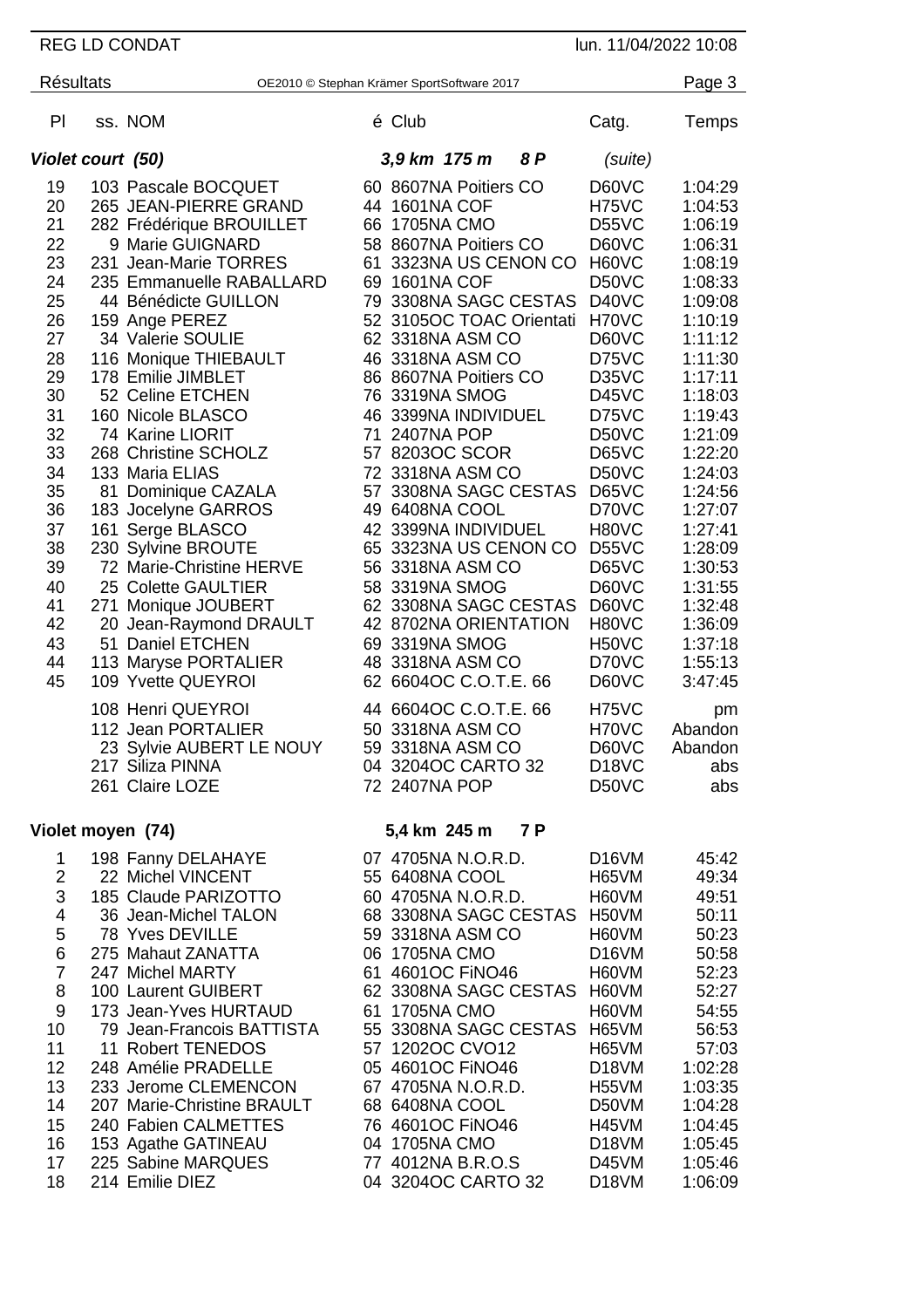REG LD CONDAT lun. 11/04/2022 10:08 Résultats **CE2010** © Stephan Krämer SportSoftware 2017 **Page 4** Pl ss. NOM  $\acute{e}$  Club  $\acute{e}$  Club Catg. Temps *Violet moyen (74) 5,4 km 245 m 7 P (suite)* 19 33 Patric SOULIE 61 3318NA ASM CO H60VM 1:06:17<br>20 186 Bernard DARGENTON 52 3705CE COTS H70VM 1:06:32 186 Bernard DARGENTON 52 3705CE COTS H70VM 1:06:32 61 Capucine ROSSARD 05 2407NA POP D18VM 1:07:18 238 Philippe CHAMBON 67 3308NA SAGC CESTAS H55VM 1:07:23 88 Stéphanie ALLAIX 77 4705NA N.O.R.D. D45VM 1:07:53 114 Jean-Luc BOELLE 54 6408NA COOL H65VM 1:09:08 49 Céline COCCHIO-JOURNET 76 4705NA N.O.R.D. D45VM 1:10:21 21 Jean-Luc LAGARRIGUE 57 3319NA SMOG H65VM 1:11:21 129 Carine HUGUET 73 4705NA N.O.R.D. D45VM 1:12:16 28 4 Pascal VERGNAUD 63 8702NA ORIENTATION H55VM 1:12:25<br>29 272 Christelle BOYER 76 2407NA POP D45VM 1:13:21 272 Christelle BOYER 76 2407NA POP D45VM 1:13:21 137 Xavier PASCREAU 81 8607NA Poitiers CO H40VM 1:16:48 24 Philippe GIRARD 59 3319NA SMOG H60VM 1:17:09 32 12 Patrick ROBIN<br>33 223 paul LALANNE 223 paul LALANNE 74 3204OC CARTO 32 H45VM 1:17:22 1 Jean-Marc BOUDET 58 1799NA INDIVIDUEL H60VM 1:18:12 170 Frederic LACLAU 61 1601NA COF H60VM 1:18:22 200 PASCALE PERRAULT 67 1601NA COF D55VM 1:19:57 107 Lydie JAULIN 66 1705NA CMO D55VM 1:20:04 145 Charlotte BARRE 06 1705NA CMO D16VM 1:20:08 205 Marie BONDIVENNE 66 6408NA COOL D55VM 1:20:35 267 Christian LIPNICK **54 8203OC SCOR** H65VM 1:21:30<br>203 Guy AUROUZE 55 3318NA ASM CO H65VM 1:24:02 203 Guy AUROUZE 55 3318NA ASM CO H65VM 1:24:02 5 Jacques RAYMONDAUD 61 3319NA SMOG H60VM 1:25:41 199 DIDIER BOUTINET 65 1601NA COF H55VM 1:25:49 191 Maxime HERVE 05 3318NA ASM CO H18VM 1:25:50 58 Laura ADAM 93 3308NA SAGC CESTAS D21VM 1:26:00 249 Carine PRADELLE 76 4601OC FiNO46 D45VM 1:26:55 258 Peggy DUHAYON 74 3318NA ASM CO D45VM 1:27:37 65 4708NA V.A.S.C.O.<br>77 3318NA ASM CO 192 Héléne MADRANGES 77 3318NA ASM CO D45VM 1:34:31 65 Marie BARRIERE 75 3319NA SMOG D45VM 1:34:56 77 ERWAN RIBEREAU 05 1601NA COF H18VM 1:34:57 155 VALERIE CLOUZEAU 66 1601NA COF D55VM 1:36:23 166 Laurence SERRES 75 3308NA SAGC CESTAS D45VM 1:36:55 213 Jenny LAGENEBRE 77 4012NA B.R.O.S D45VM 1:37:38 169 Pierre-Michel DELATTRE 67 4708NA V.A.S.C.O. H55VM 1:38:41 56 83 Emilie CHAGNON 77 2407NA POP D45VM<br>56 Stéphanie ROSSARD 69 2407NA POP D50VM 57 60 Stéphanie ROSSARD 69 2407NA POP D50VM 1:41:37 219 Amandine ROUCOLLE 95 3204OC CARTO 32 D21VM 1:41:55 82 Géraldine PUJOL 73 3308NA SAGC CESTAS D45VM 1:41:57 17 Agnès POCHET 73 3308NA SAGC CESTAS D45VM 1:43:53 131 Lyonel HIZEMBERT 50 3318NA ASM CO H70VM 1:44:11 6 Sylvie RAYMONDAUD 63 3319NA SMOG D55VM 1:44:16 86 Chloé CHAGNON 05 2407NA POP D18VM 1:47:01 167 Nathalie BRISTOT 74 3308NA SAGC CESTAS D45VM 1:47:20 146 Christine BARRE 74 1705NA CMO D45VM 1:48:36 259 Emmanuelle THIRY 70 3318NA ASM CO D50VM 1:50:59 69 4708NA V.A.S.C.O. D50VM 1:52:33 71 Christian HERVE 56 3318NA ASM CO H65VM 1:55:45 30 Mélanie COURTOIS 81 3319NA SMOG D40VM 1:58:52 Ethan VINAIS 05 2408NA CAC H18VM pm Laurence TAUZIN 70 8607NA Poitiers CO D50VM pm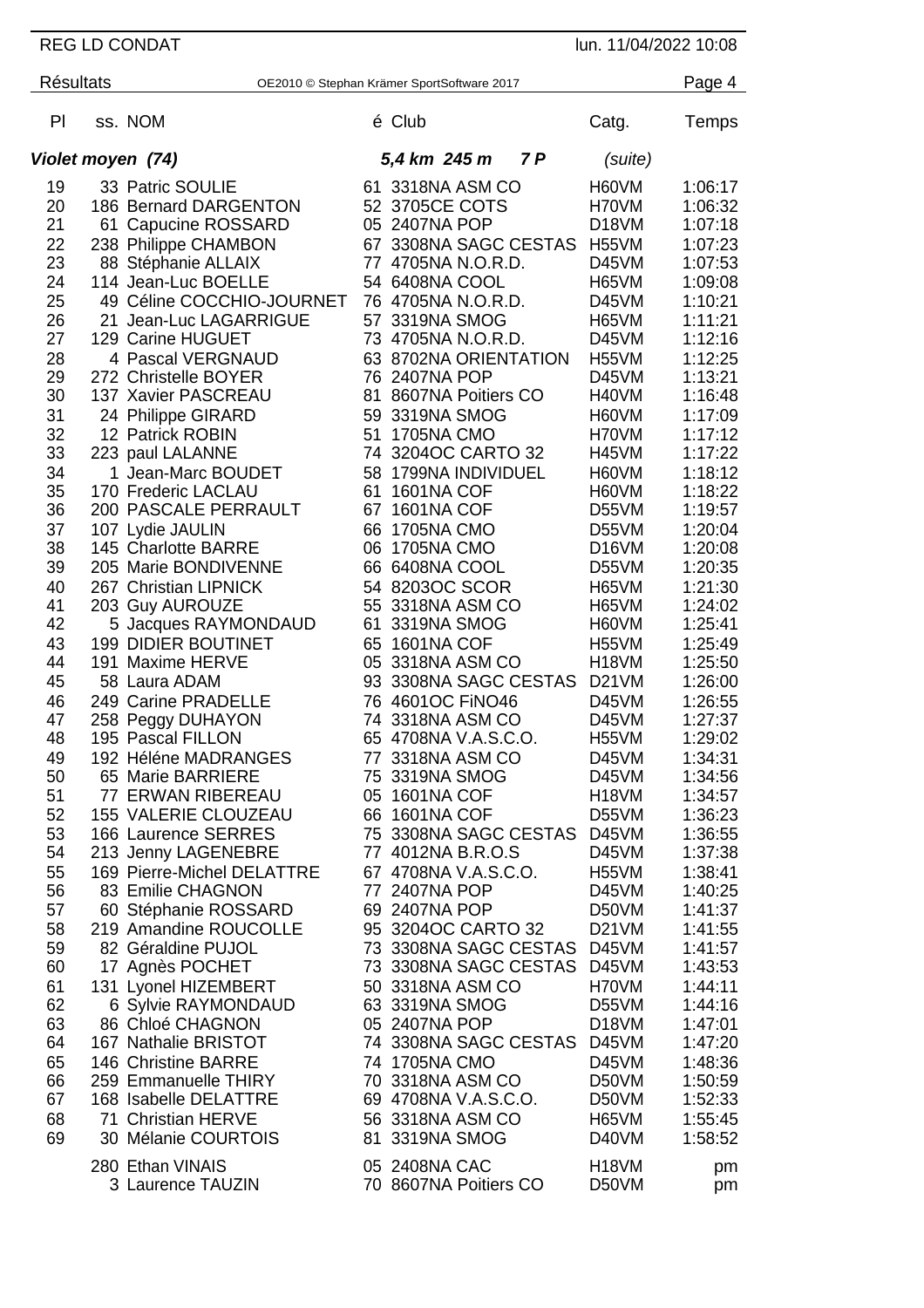REG LD CONDAT lun. 11/04/2022 10:08

| <b>Résultats</b>                                                                                                                                                                                                              |  | OE2010 © Stephan Krämer SportSoftware 2017                                                                                                                                                                                                                                                                                                                                                                                                                                                                                                                                                                                                                                                                                                                                                                                                                                                                                                                                      |  |                                                                                                                                                                                                                                                                                                                                                                                                                                                                                                                                                                                                                                                                                                                                                                                                                                               |                                                                                                                                                                                                                                                                                                                                                                                                                                                                                                                                                          |                                                                                                                                                                                                                                                                                                                                                                                                                             |  |
|-------------------------------------------------------------------------------------------------------------------------------------------------------------------------------------------------------------------------------|--|---------------------------------------------------------------------------------------------------------------------------------------------------------------------------------------------------------------------------------------------------------------------------------------------------------------------------------------------------------------------------------------------------------------------------------------------------------------------------------------------------------------------------------------------------------------------------------------------------------------------------------------------------------------------------------------------------------------------------------------------------------------------------------------------------------------------------------------------------------------------------------------------------------------------------------------------------------------------------------|--|-----------------------------------------------------------------------------------------------------------------------------------------------------------------------------------------------------------------------------------------------------------------------------------------------------------------------------------------------------------------------------------------------------------------------------------------------------------------------------------------------------------------------------------------------------------------------------------------------------------------------------------------------------------------------------------------------------------------------------------------------------------------------------------------------------------------------------------------------|----------------------------------------------------------------------------------------------------------------------------------------------------------------------------------------------------------------------------------------------------------------------------------------------------------------------------------------------------------------------------------------------------------------------------------------------------------------------------------------------------------------------------------------------------------|-----------------------------------------------------------------------------------------------------------------------------------------------------------------------------------------------------------------------------------------------------------------------------------------------------------------------------------------------------------------------------------------------------------------------------|--|
| PI                                                                                                                                                                                                                            |  | ss. NOM                                                                                                                                                                                                                                                                                                                                                                                                                                                                                                                                                                                                                                                                                                                                                                                                                                                                                                                                                                         |  | é Club                                                                                                                                                                                                                                                                                                                                                                                                                                                                                                                                                                                                                                                                                                                                                                                                                                        | Catg.                                                                                                                                                                                                                                                                                                                                                                                                                                                                                                                                                    | Temps                                                                                                                                                                                                                                                                                                                                                                                                                       |  |
| Violet moyen (74)                                                                                                                                                                                                             |  |                                                                                                                                                                                                                                                                                                                                                                                                                                                                                                                                                                                                                                                                                                                                                                                                                                                                                                                                                                                 |  | 7P<br>5,4 km 245 m                                                                                                                                                                                                                                                                                                                                                                                                                                                                                                                                                                                                                                                                                                                                                                                                                            | (suite)                                                                                                                                                                                                                                                                                                                                                                                                                                                                                                                                                  |                                                                                                                                                                                                                                                                                                                                                                                                                             |  |
|                                                                                                                                                                                                                               |  | 227 Emmanuelle VALENTIN<br>10 Bernard RAVERAUD<br>152 Sandra QUEYROI                                                                                                                                                                                                                                                                                                                                                                                                                                                                                                                                                                                                                                                                                                                                                                                                                                                                                                            |  | 74 4012NA B.R.O.S<br>59 1705NA CMO<br>72 1705NA CMO                                                                                                                                                                                                                                                                                                                                                                                                                                                                                                                                                                                                                                                                                                                                                                                           | D45VM<br>H60VM<br>D50VM                                                                                                                                                                                                                                                                                                                                                                                                                                                                                                                                  | pm<br>abs<br>abs                                                                                                                                                                                                                                                                                                                                                                                                            |  |
| Violet long (65)                                                                                                                                                                                                              |  |                                                                                                                                                                                                                                                                                                                                                                                                                                                                                                                                                                                                                                                                                                                                                                                                                                                                                                                                                                                 |  | 7,1 km 275 m<br>9 P                                                                                                                                                                                                                                                                                                                                                                                                                                                                                                                                                                                                                                                                                                                                                                                                                           |                                                                                                                                                                                                                                                                                                                                                                                                                                                                                                                                                          |                                                                                                                                                                                                                                                                                                                                                                                                                             |  |
| 1<br>2<br>3<br>4<br>5<br>6<br>7<br>8<br>9<br>10<br>11<br>12<br>13<br>14<br>15<br>16<br>17<br>18<br>19<br>20<br>21<br>22<br>23<br>24<br>25<br>26<br>27<br>28<br>29<br>30<br>31<br>32<br>33<br>34<br>35<br>36<br>37<br>38<br>39 |  | 50 Paul COCCHIO-JOURNET<br>244 Baptiste HERAULT<br>117 Alexis PAULY<br>134 Freddy GRIMAULT<br>242 Elian DELLAC<br>201 Esteban VANHOUTTE<br>28 Xavier TASTET<br>210 Ludovic LAGENEBRE<br>84 Stéphane CHAGNON<br>274 Clotaire ZANATTA<br>132 Frédéric ELIAS<br>95 Thomas LEFUMAT<br>67 Maxime LIORIT<br>45 Armel POULAIN<br>257 Stéphane BERTHELOT<br>204 Eric BONDIVENNE<br>284 Denis VALENTIN<br>288 Mickaël PARZYCH<br>75 Yannis FOUGERE<br>246 Jean Christophe LACHERET<br>234 Fabien GAILLARD<br>105 Jean-Pierre MOLINA<br>281 Fabrice BROUILLET<br>237 Alain CLOUET<br>118 Marianne PAULY<br>202 Jean-Marc PRUNIER<br>221 David GATINEAU<br>151 Laurent QUEYROI<br>287 Emmanuel VOLPATO<br>174 Jean-Marc POIVERT<br>273 Bruno AUZELOUX<br>215 Jean-Philippe DIEZ<br>27 Vincent LANGEARD<br>239 Samuel BERNARD<br>111 Sebastien KERHERVE<br><b>162 ANTOINE GRADAIVE</b><br>46 Christophe POULAIN<br>42 Baptiste FONTAINE<br>158 Didier COURTEL<br>182 Sébastien RUBY MONTEIL |  | 06 4705NA N.O.R.D.<br>06 4601OC FINO46<br>69 1705NA CMO<br>75 8607NA Poitiers CO<br>06 4601OC FiNO46<br>05 4012NA B.R.O.S<br>76 4012NA B.R.O.S<br>78 4012NA B.R.O.S<br>75 2407NA POP<br>78 1705NA CMO<br>72 3318NA ASM CO<br>78 3323NA US CENON CO<br>06 2407NA POP<br>05 3319NA SMOG<br>68 8607NA Poitiers CO<br>65 6408NA COOL<br>72 4012NA B.R.O.S<br>76 3323NA US CENON CO<br>72 1601NA COF<br>74 4601OC FINO46<br>70 1601NA COF<br>70 4012NA B.R.O.S<br>65 1705NA CMO<br>72 8203OC SCOR<br>78 1705NA CMO<br>73 1705NA CMO<br>67 1705NA CMO<br>73 1705NA CMO<br>69 3319NA SMOG<br>65 1601NA COF<br>73 2407NA POP<br>68 3204OC CARTO 32<br>65 3308NA SAGC CESTAS H55VL<br>74 8607NA Poitiers CO<br>87 3308NA SAGC CESTAS H35VL<br>05 1705NA CMO<br>73 3319NA SMOG<br>79 3308NA SAGC CESTAS H40VL<br>63 1601NA COF<br>87 8702NA ORIENTATION | H <sub>16</sub> VL<br>H <sub>16</sub> VL<br>H50VL<br><b>H45VL</b><br>H <sub>16</sub> VL<br>H <sub>18</sub> VL<br>H45VL<br>H40VL<br>H45VL<br>H40VL<br>H50VL<br>H40VL<br>H <sub>16</sub> VL<br>H <sub>18</sub> VL<br>H <sub>50</sub> VL<br>H <sub>55</sub> VL<br>H50VL<br><b>H45VL</b><br>H50VL<br><b>H45VL</b><br>H <sub>50</sub> VL<br>H50VL<br>H <sub>55</sub> VL<br>H50VL<br>D <sub>40</sub> VL<br>H45VL<br>H <sub>55</sub> VL<br>H45VL<br>H50VL<br>H <sub>55</sub> VL<br>H45VL<br>H50VL<br>H45VL<br>H <sub>18</sub> VL<br>H45VL<br>H <sub>55</sub> VL | 50:58<br>55:45<br>56:44<br>57:07<br>57:35<br>58:18<br>59:03<br>1:00:12<br>1:03:20<br>1:04:27<br>1:05:18<br>1:06:30<br>1:06:35<br>1:06:49<br>1:07:00<br>1:07:11<br>1:07:26<br>1:08:08<br>1:08:53<br>1:09:04<br>1:09:19<br>1:10:51<br>1:11:37<br>1:11:45<br>1:11:59<br>1:12:31<br>1:12:36<br>1:13:03<br>1:14:01<br>1:15:28<br>1:15:54<br>1:16:51<br>1:17:42<br>1:18:06<br>1:18:10<br>1:18:26<br>1:20:51<br>1:21:39<br>1:22:25 |  |
| 40<br>41<br>41<br>43<br>44<br>45                                                                                                                                                                                              |  | 297 Damien MERMET<br>139 Marie COMPAGNON<br>266 Flavien DAVIGNON<br>250 Frédéric RAMBLIERE<br>293 Mathieu NICOU                                                                                                                                                                                                                                                                                                                                                                                                                                                                                                                                                                                                                                                                                                                                                                                                                                                                 |  | PASS'O PASS'O<br>81 1705NA CMO<br>96 3308NA SAGC CESTAS H21VL<br>66 4601OC FINO46<br>79 8702NA ORIENTATION                                                                                                                                                                                                                                                                                                                                                                                                                                                                                                                                                                                                                                                                                                                                    | H35VL<br>H60VL<br>D40VL<br>H55VL<br>H40VL                                                                                                                                                                                                                                                                                                                                                                                                                                                                                                                | 1:22:55<br>1:23:46<br>1:23:46<br>1:25:46<br>1:27:09<br>1:27:44                                                                                                                                                                                                                                                                                                                                                              |  |
| 46<br>47<br>48                                                                                                                                                                                                                |  | 270 Michel JOUBERT<br>243 Céline HERAULT<br>251 Jérôme VIDAL                                                                                                                                                                                                                                                                                                                                                                                                                                                                                                                                                                                                                                                                                                                                                                                                                                                                                                                    |  | 65 3308NA SAGC CESTAS H55VL<br>78 4601OC FINO46<br>71 4601OC FINO46                                                                                                                                                                                                                                                                                                                                                                                                                                                                                                                                                                                                                                                                                                                                                                           | D40VL<br>H <sub>50</sub> VL                                                                                                                                                                                                                                                                                                                                                                                                                                                                                                                              | 1:30:14<br>1:32:29<br>1:35:00                                                                                                                                                                                                                                                                                                                                                                                               |  |